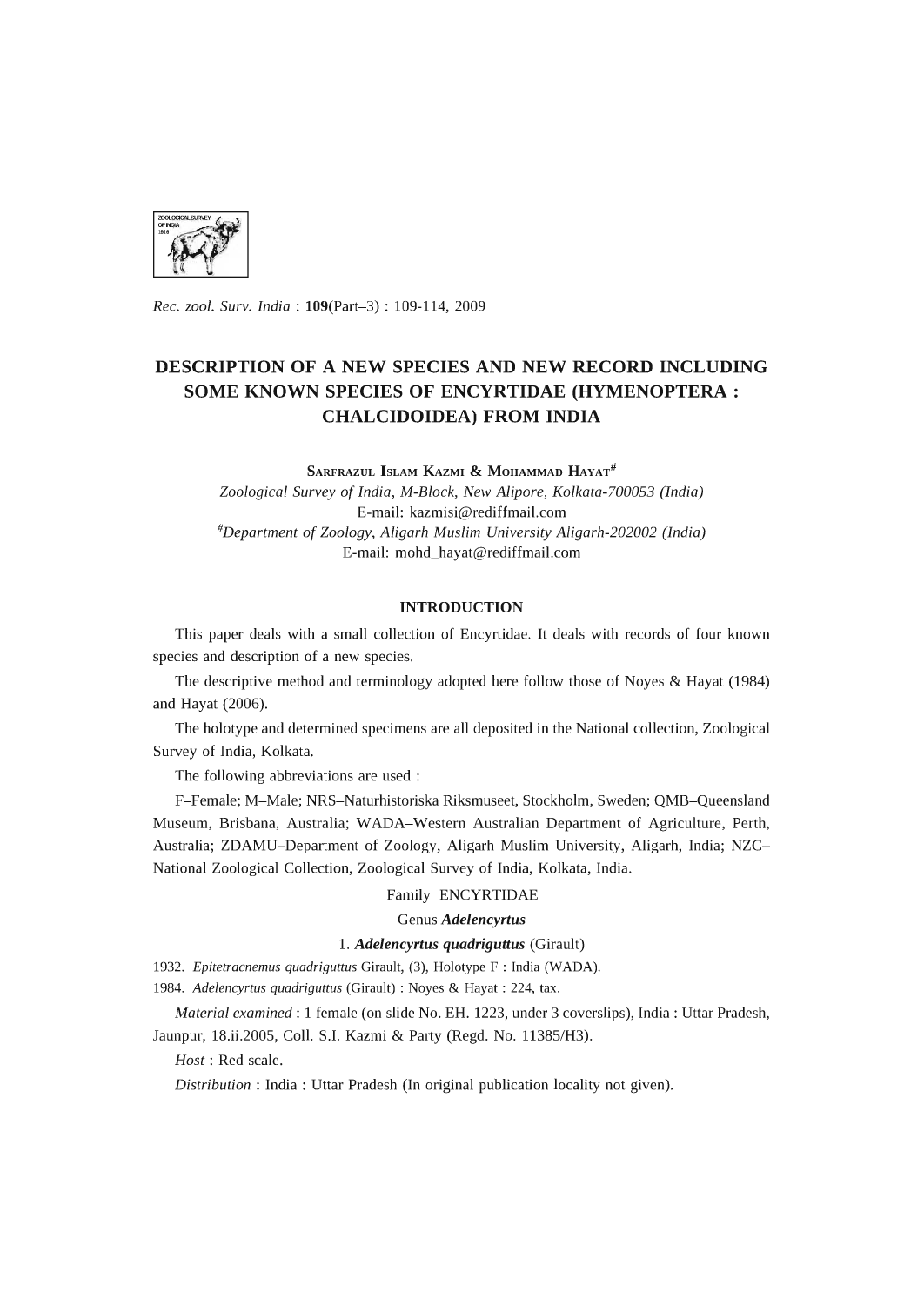*Remarks:* This species is known as far from and the holotype collected in India (no locality given) and described by Girault (1932). A redescription of the slide-mounted fragmented parts of the type was given by Hayat (1978).

The specimen from Jaunpur (Uttar Pradesh) agrees in nearly all respects with the type except from some minor differences in the relative dimensions of funicle segments, and relative measurements of ovipositor and mid tibia.

### Genus *Homalotylus*

### *2. Homalotylus albiclavatus* (Agarwal)

- *1970. Neoaenasioidea albiclavatus* Agarwal: 27, F. Holotype F : India, Aligarh (ZDAMU).
- *1976. Neoaenasioidea albiscutellaris* Khan: 10, F. Holotype F : India, Aligarh (ZDAMU). Synonymy by Hayat, 1981 : 21, F, tax, Aligarh and Gonda recorded.
- *1975. Homalotylus albiclavatus* (Agarwal) : Hayat, Alam & Agarwal, 1975 : 69, F, M, key, hosts, distribution.
- *1984. Echthroplexis albiclavatus* (Agarwal) : Shafee & Fatma, 1984 : 371, tax, hosts.
- *1984. Echthroplexis albiscutellaris* (Khan) : Shafee & Fatma, 1984 : 373.

*Material examined:* 1 female, 1 male, India: Uttar Pradesh, Lucknow, NBRI, Botanical Garden, 7.iii.2007, Coll. S. Sheela & Party (Regd. No., 11391/H3 & 11392).

*Notes:* This is a well known Indian species recorded from several Indian States including Uttar Pradesh (Hayat, 2006).

*Hosts* : *Pullus* sp. on robusta coffee, *Coffea canephora;* coccinellids predaceous on *Coccidohystric insolita,* same host on *Solanum melongena* and *Achyranthes aspera; Nipaecoccus viridis* on *Tephrosia purpurea* and *Zizyphus* sp; *Pseudococcus* sp. on *Citrus medica;* aphid on *Solanum* sp.

*Distribution:* India: Himachal Pradesh, Jharkhand, Karnataka, Kerala, Rajasthan, Tamil Nadu, Uttar Pradesh, West Bengal.

# *3. Homalotylus flaminius* (Dalman)

*1820. Encyrtus flaminius* Dalman: 390, ?M. Sweden (NRS).

*1876. Homalotylus flaminius* (Dalman) : Mayr, 1876 : 752.

*1964. Echthroplexis flaminius* (Dalman) : De Santis : 162.

*Material examined:* 1 female, India: Uttar Pradesh, Sitapur, 9.iii.2007, (Malaise Trap) ColI. S. Sheela & Part (Regd. No. *11390/H3).* 

*Notes* : This is a cosmopolitan species, recorded from the Indian States of Andhra Pradesh, Delhi, Karnataka, Punjab and Uttar Pradesh (Hayat, 2006).

*Hosts:* Coccinellids predaceous on : *Nipaecoccus* sp. on *Solanum* sp.

*Distribution:* India: Andhra Pradesh, Delhi, Karnataka, Punjab, Uttar Pradesh.

*Elsewhere:* South China, Java, Australia.

Compose

D:ZSI\(Rec-'09)-109 Fol\Rec-109(1)-46A\(M-2)\110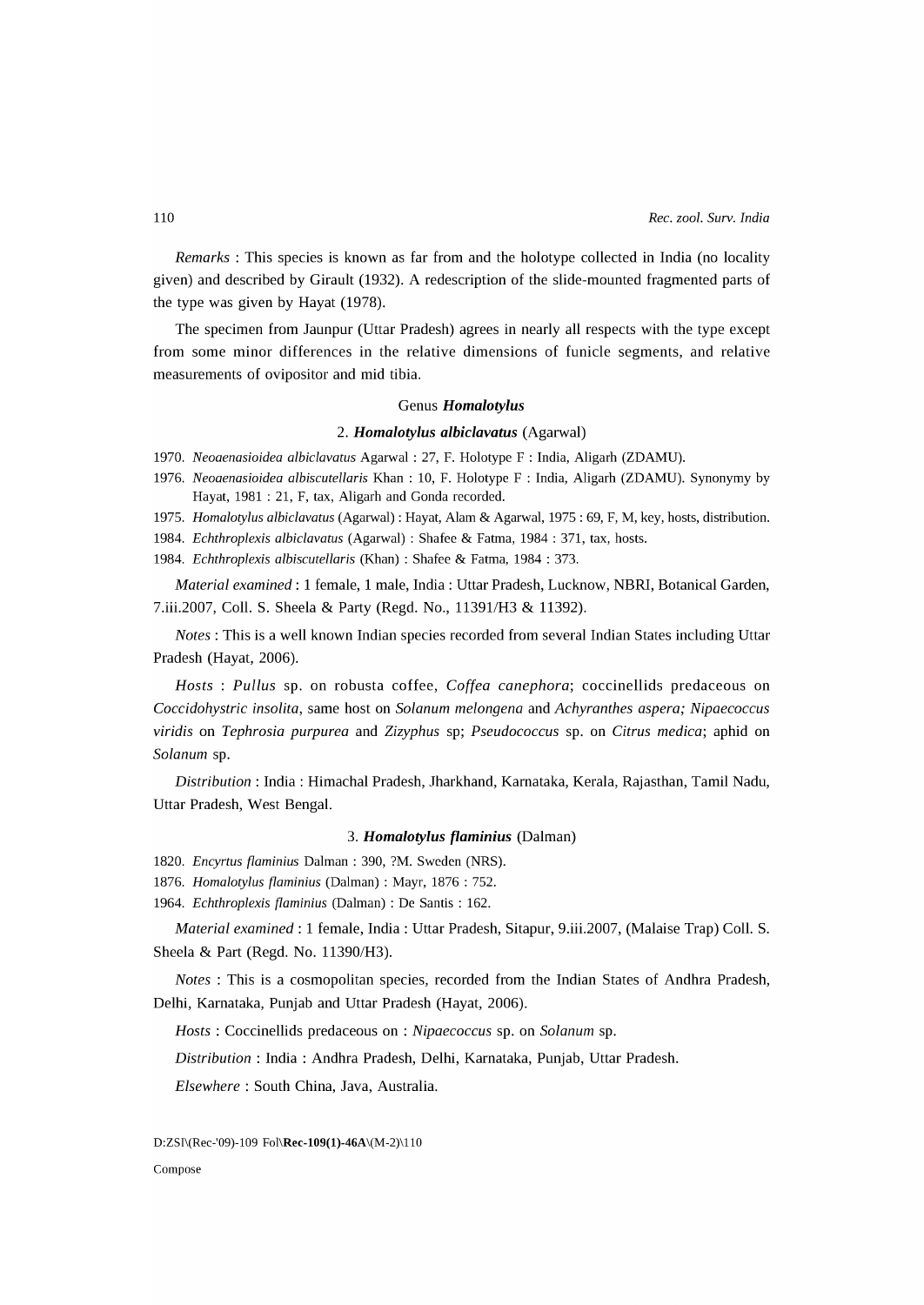### Genus *Tassonia*

## *4. Tassonia gioriae* Girault

- 1921. *Tassonia gloriae* Girault, 2, F. Holotype F : Australia, Wynnum (QMB).
- 1921. *Neblatticida tassoniaeformis* Girault, 3, F. Holotype F : Australia, Queensland, Babinda (QMB). Synonymy by Noyes & Hayat : 341.
- *1975. Leiocyrtus aphidivorus* Shafee, Alam & Agarwal: 93-95, F. Holotype F : India, Guntur, Nidubrolu (ZDAMU). Synonymy by Hayat, 2003 : 202.
- 1981. *Aphidencyrtus magniclavus* Hayat & Subba Rao : 108. Synonymy with *aphidivorus* by Fatima & Shafee, 1994 : 90. Synonymy by Hayat, 2003 : 202.
- *1984. Tassonia magniclava* (Hayat & Subba Rao) : Noyes & Hayat : 341, tax.
- *1994. Adelencyrtus magniclava* Fatima & Shafee : 69, 71-72, F. Holotype F : India, Aligarh (ZDAMU). Synonymy with *aphidivora* by Hayat, 1999 : 398. Synonymy by Hayat, 2003 : 202.
- *1994. Tassonia aphodivora* (Shafee, Alam & Agarwal) : Fatima & Shafee : 90.

*Material examined:* 1 female (on slide No. EH. 1244) India: Uttar Pradesh, Saharanpur, 14.ii.2005. ColI. S.l. Kazmi & party; 1 female (on slide No., EH. 1245, body damaged) (Regd. No. 11386/H3); Uttar Pradesh, Lucknow, NBRI Botanical Garden, 7.iii.2007, ColI. Sheela & Party (Regd. No., 11387/H3).

*Notes:* This is a well-known species, and recorded from several Indian States, including Uttar Pradesh (Hayat, 2006).

*Hosts* : *Hysteroneura setariae* on *Cynodon dactylon; Longiunguis sacchari* on *Saccharum officinarum,* same host on *Sorghum* plant.

*Distribution:* India: Andhra Pradesh, Bihar, Goa, Himachal Pradesh, lharkhand, Karnataka, Kerala, Punjab, Rajasthan, Tamil Nadu, Uttrakhand, Uttar Pradesh, West Bengal.

*Elsewhere:* Australia.

## Genus *Trechnites*

### *5. Trechnites silvestris* sp. nov.

(Fig. 1-5)

*Female: Length, 1.36 mm. Body completely dark brown to nearly black, shiny; scutellum* intense bluish green with some purple in middle. Antenna with radical, scape except apex, pedicel except apical third to fourth, dark brown; funicle segments 1-3 (FI-3) brown, F4 and F5 pale yellowish brown, clava yellow. Wings hyaline. Legs with coxae, fore and hind femora dark brown; mid femur yellowish brown; diffuse brownish infuscation in basal third of fore tibia, and basal fourth of hind tibia; mid tibia with slight brownish infuscation in basal fourth; rest of leg parts and tarsi pale yellow.

*Head* (Fig. 2) : Frontovertex with raised reticulate sculpture, on sides of scrobes with fine, obliquely elongate cells; malar space with slightly raised elongate reticulations. Eyes setose, setae transparent, and each shorter than a facet. Other details as in Fig. 2. Mandible with two teeth and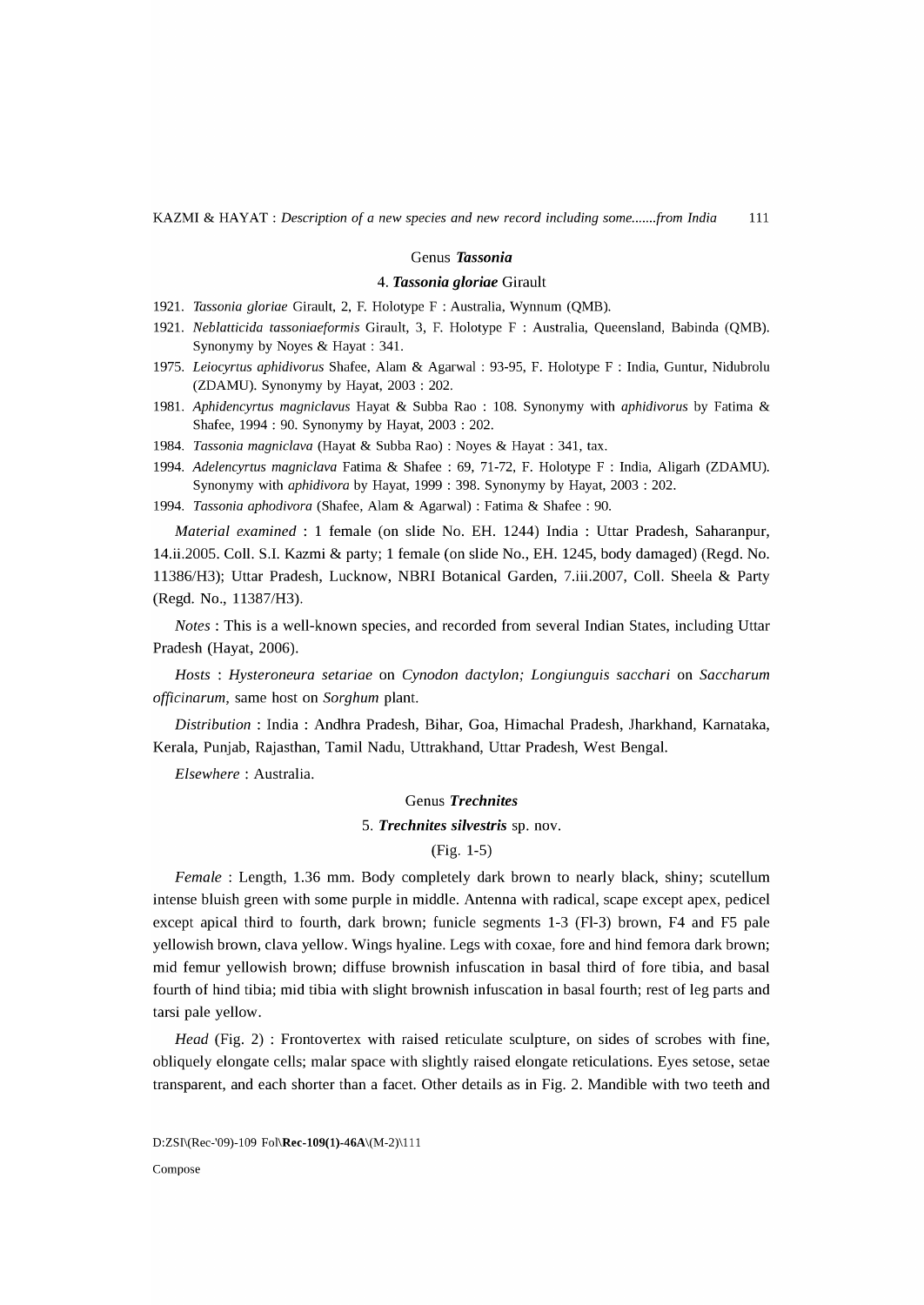

Figs. 1-5. *Trechnites silvestris* sp. nov., holotype, female: 1. antenna; 2. head frontal, with mandible enlarged; 3. distal veins of fore wing; 4. ovipositor, right half; 5. mid tibia, basitarsus and spur, drawn on same scale as Fig. 4.

a rounded dorsal tooth. Maxillary and labial palpi each 3-segmented as in other species. Antenna as in Fig. 1. Relative measurements. Head frontal width 49; head frontal height 40; frontovertex width, 15.5; mouth fossa width, 20.5; eye length, 31; malar space, 12.5.

*Thorax:* Mesoscutum with regular reticulate sculpture; scutellum with raised reticulate sculpture, much deeper than on mesoscutum; propodeum with submedian, oblique ridges, and a 'V' shaped ridge adjacent to each spiracle. Fore wing 2.25x as long as broad; disc proximad of linea clava densely setose, with a small bare area at base; distal venation as in Fig. 3. Hind wing 3.93x as long

D:ZSI\(Rec-'09)-109 Fol\Rec-109(1)-46A\(M-2)\112 Compose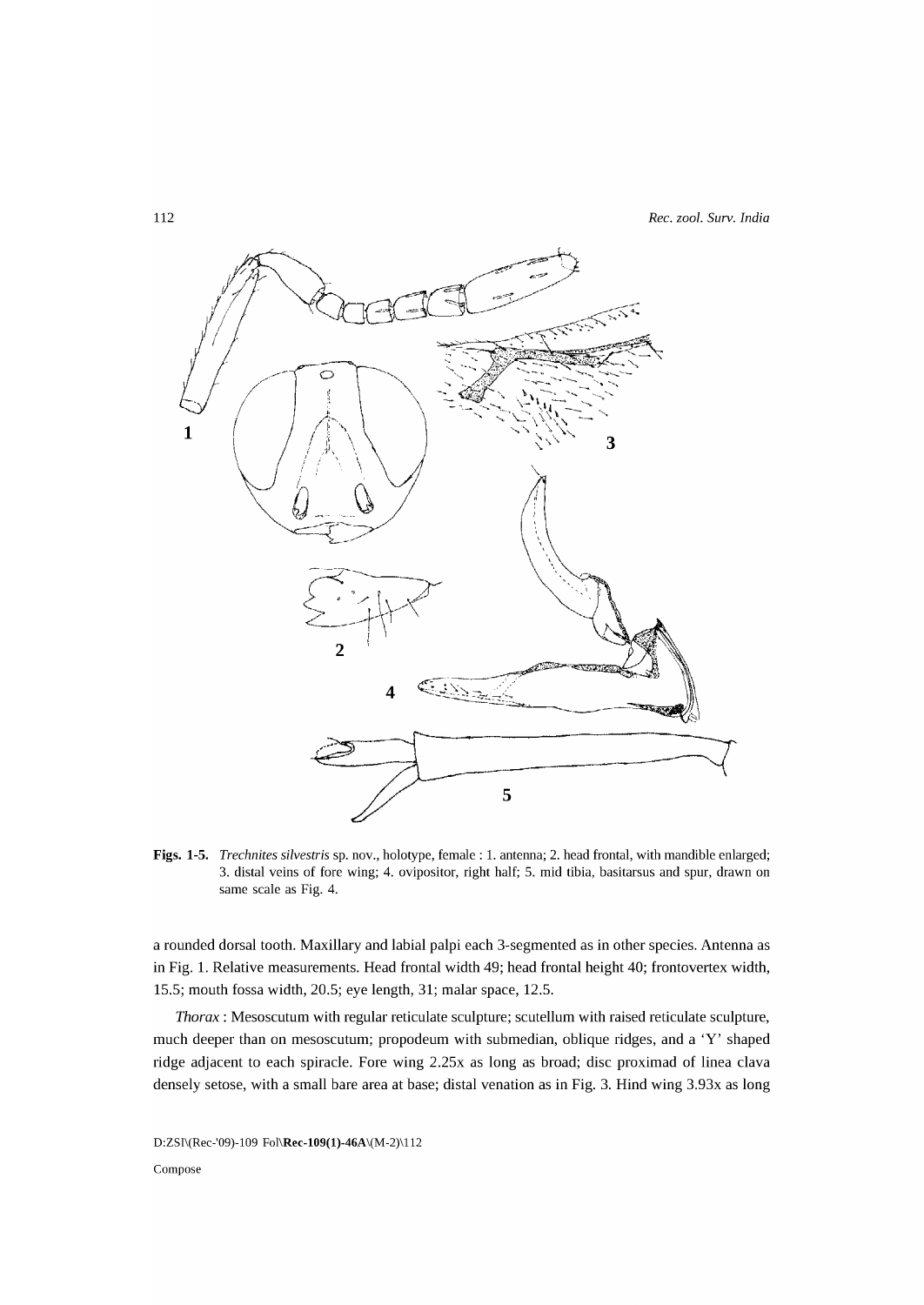as broad; marginal fringe about 0.20x of wing width. Relative measurements. Thorax length, 59; mesoscutum length (width), 27(40); scutellum length (width), 28(28); medial length of propodeum, 3.5; distance between propodeal spiracles, 40.5. Fore wing length (width), 102(45).

*Gaster* : Relative measurements. Last tergite of gaster length (T VII), 33; ovipositor length, 33.5 (Mid tibia length, 38; mid basitarsus length, 12; mid tibial spur length, 10).

*Male:* Unknown.

*Material examined:* Holotype, female (on slide No. EH. 1246, under 4 coverslips) : India: Maharashtra, Jalgaon District, Jamneri Reserve Forest, 14.ix.2007, on *Terminalia tomentosa,* ColI. Bindu & Party. Deposited in NZC (Regd. No. 11388/H3).

*Additional specimen:* One female (on slide No. EH. 1247, under a coverslip) with same data as the holotype. The specimen lacks antennae and legs and the body is party damaged (Regd. No., 11385/H3).

*Hosts:* Unknown. Specimens were captured on *Terminalia tomentosa,* probably psyllids infesting this plant.

*Distribution* : India : Maharashtra.

*Etymology* : Latin, *silva* = forest or wood; *silvestris* = belonging to wood or forest.

*Remarks* : *Trechnites silvestris* sp. nov. is very closely related to *T. aligarhensis* Hayat *et al.*  (1975; see also Kazmi & Hayat, 1995; Hayat, 2006), but differs in having malar space *OAx* of eye length, funicle segments relatively slender, F3 distinctly shorter than F4, funicle segments, except F2, longer than broad; and ovipositor 0.88x of mid tibia. (In *aligarhensis* : malar space 0.34x of eye length; funicle segments relatively robust, F4 and F5 at most only slightly longer than broad; and ovipositor 1.33x as long as mid tibia).

### **SUMMARY**

A new species of the encyrtid genus *Trechnites,* viz. *T. silvestris,* sp. nov., is described and illustrated. Four other known species Encyrtidae are recorded of which *Adelencyrtus quadriguttus*  (Girault) is reported after its first description in 1932 from India.

*Keywords:* Hymenoptera, Encyrtidae, a new species of *Trechnites,* and records of four known species.

# ACKNOWLEDGEMENTS

The first author is thankful to the Director, Zoological Survey of India. The second author is grateful to the Indian Council of Agricultural Research, New Delhi, and Dr. V.V. Ramamurthy, (Division of Entomology, Indian Agricultural Research Institute, New Delhi), the National coordinator of the 'Network Project on Insect Biosystematics' for financial assistance. He is also thankful to the authorities of the Aligarh Muslim University and the Chairman, Department of Zoology. A.M.U. for facilities.

D:ZSI\(Rec-'09)-109 Fol\Rec-109(1)-46A\(M-2)\113 Compose